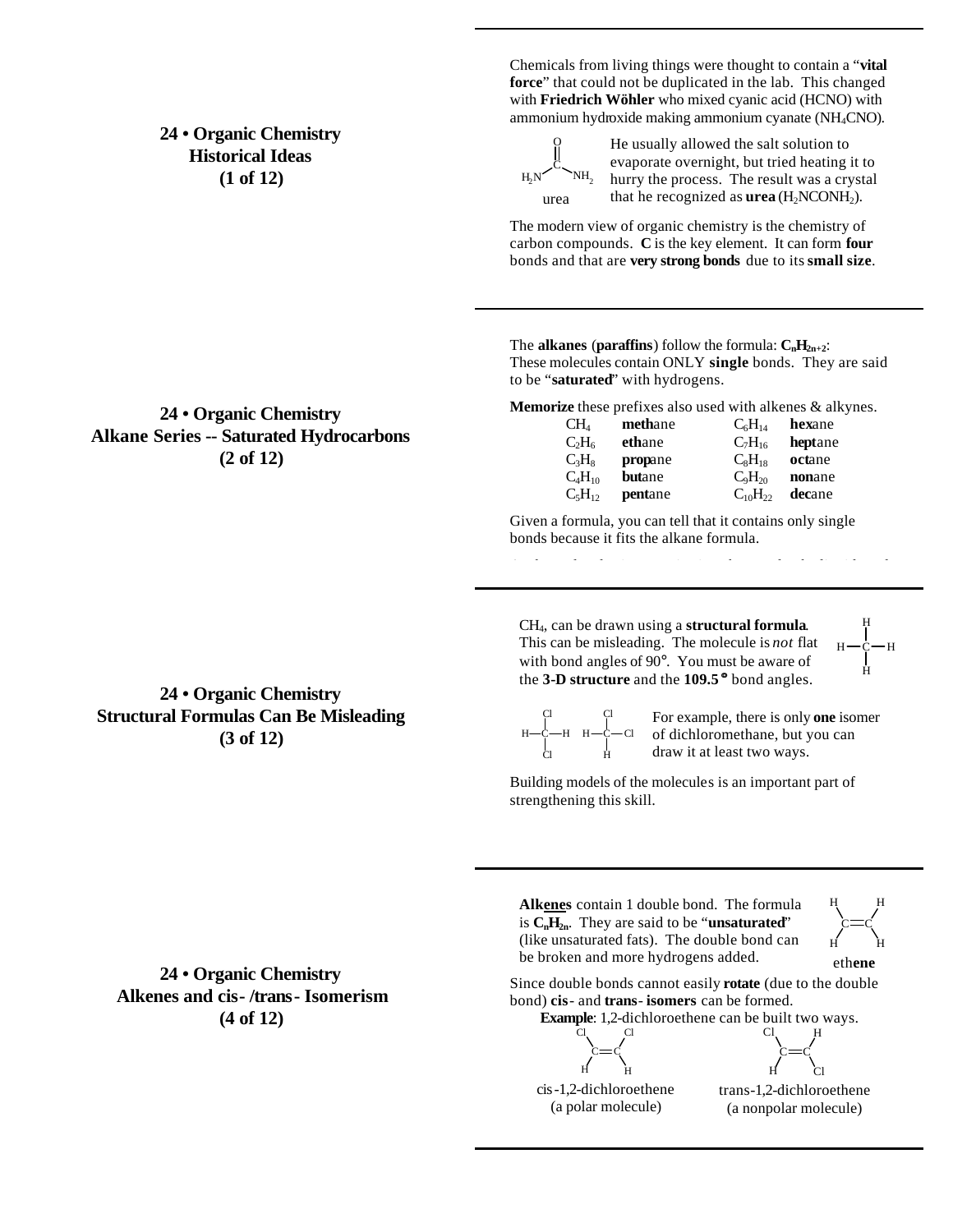**24 • Organic Chemistry Alkynes, Alkadienes, and Cyclic Hydrocarbons (5 of 12)**

**24 • Organic Chemistry Naming Organic Compounds (Organic Nomenclature Using IUPAC Rules) (6 of 12)**

Alk**yne**s contain 1 triple bond (unsaturated). Formula:  $C_nH_{2n-2}$ .

 $H - C \equiv C - H$ eth**yne** (acetylene)

The triple bond is linear, so no cis/trans isomerism occurs.

**Alkadienes** are molecules with **two** double bonds. They have the **same formula** as the alkynes,  $C_nH_{2n-2}$ .

Example:  $C_4H_6$  is named 1,3-butadiene because the double bonds start on carbons #1 and #3.

 $H_2C^2$ CH<sub>2</sub> H H



**Cyclic compounds** contain **rings** having the **same formula** as the alkenes,  $C_nH_{2n}$ . Example: **cyclo**propane, C<sub>3</sub>H<sub>6</sub>.

The basic idea is to name the molecule after the **longest** continuous chain of **carbon** atoms. **Side groups** are listed with #'s to indicate the C atom to which they are attached.

| <b>Side Groups:</b>                                                                  | -Cl chloro              | -Br bromo                          | -I iodo |
|--------------------------------------------------------------------------------------|-------------------------|------------------------------------|---------|
| $-CH3$ methyl                                                                        | $-C2H5$ ethyl           | $-C_3H_7$ propyl, etc.             |         |
| $\mathbf{di} = 2$ groups                                                             |                         | $tri = 3$ groups tetra- = 4 groups |         |
| 2,2,3-tribromobutane (not $2,3,3$ -)                                                 | $H - C - C - C - C - H$ |                                    |         |
| Note that we # the carbons from<br>whichever end results in the<br>smallest numbers. |                         |                                    |         |

A common error when drawing isomers of pentane,  $C_5H_{12}$ , is naming this structure as **2-ethylpropane**. (a chain of 3 C's with an ethyl group) The longest chain is *really* **four** C's, & *should* be named **2-methylbutane**.



A similar error is to draw and name "**1-methyl**something".

 $H - C - C = 0$ H H H H *5 bonds to C*

**Two more tips**… **double check** that have **lone pairs** of e<sup>-</sup>'s although they are seldom drawn. (Impt. for steric #!)

HC

 $H_{C}$ <sub>C</sub> $\sim$ CH H

each C has **four** and **only four** bonds. Also, remember that N and O atoms

<sup>С</sup> $\lesssim_{\rm CH}$  нс H  $\rm \bar{c}_{\rm CH}$ H

Benzene, C<sub>6</sub>H<sub>6</sub>, is unique. It can be drawn as shown, but the actual structure involves a circular  $pi$  bond (sp<sup>2</sup>) orbitals  $&$  delocalized  $e^{\cdot s}$ .

Benzene is also shown with a **circle** as the pi bond.

The carbon #'s can be used for substituted benzene. Example: **dichlorobenzene 1,2**- is known as the **ortho**- position **1,3**- is known as the **meta**- position

 $H C \propto_C C H$ H

**1,4**- is known as the **para**- position

two resonance structures



Paradichlorobenzene: the main ingredient in some moth balls.

**24 • Organic Chemistry Common Errors in Drawing/Naming Structures 1-methyl***something* **& 2-ethyl***something*

**(7 of 12)**

**24 • Organic Chemistry Aromatic Compounds Benzene and its Derivatives (8 of 12)**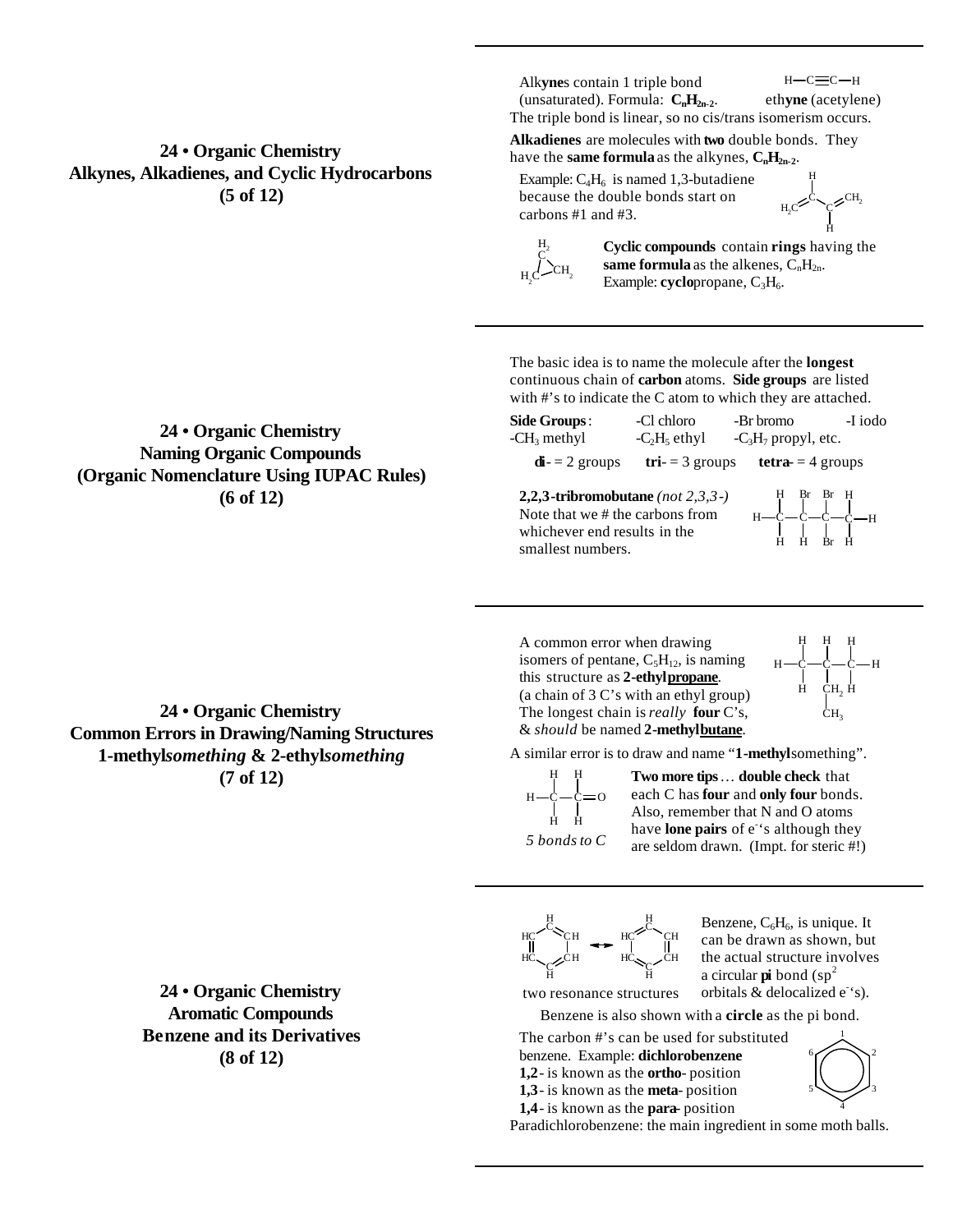**24 • Organic Chemistry Functional Groups I Alcohols and Ethers (9 of 12)**



**Alcohols** General formula:  $\mathbf{R}\text{-}\mathbf{O}\text{-}\mathbf{H}$   $[\mathbf{R} \approx \text{Rest of molecule}]$ <sup>1</sup> **C** atoms are classified as **primary** (1), **secondary** (2), or **tertiary** (3) by the number of C atoms it is bonded to. A **primary alcohol** has the -OH group bonded to a primary carbon, etc.

This is not a base because the -OH is covalent, not ionic. Naming: group + "alcohol" (e.g. ethyl alcohol or ethanol)

**Ethers** General formula:  $\mathbf{R}\text{-O-R'}$   $[\mathbf{R'}\text{can} = \mathbf{R}$ , but not H] **Naming**: two groups + "ether" **diethyl ether** was the 1st effective surgical and dental anesthetic.



**Aldehydes Ketones** General formula: R C H O R C R' O **Naming**: names end in "al" or "aldehyde" methanaldehyde (formaldehyde) names end in "one" propanone (acetone) Aldehydes and ketones both have a **C=O** group (**carbonyl** 

**group**). **Aldehydes** have it on an **end** carbon. **Ketones** have it on a **middle** carbon. **Reactions**: **Primary** alcohols can be oxidized into **aldehydes**. **Secondary** alcohols into **ketones**.

|                  | <b>Carboxylic Acids</b> | <b>Esters</b>           |
|------------------|-------------------------|-------------------------|
| General formula: |                         |                         |
|                  | OН                      | ΩR                      |
| Naming:          | names end - "oic        | names end - "ate"       |
|                  | acid"                   | ethyl acetate           |
|                  | ethanoic acid           | $(\text{acetic acid} +$ |
|                  | (acetic acid)           | ethyl alcohol)          |

**Reactions**: **Acids** can be made by **oxidizing aldehydes**. **Esters** are formed ("**esterification**") from a **carboxylic acid** & an **alcohol**. Water is removed (a "**condensation**" reaction).

Esters often have pleasant, agreeable odors (e.g. banana.)



The N may have 1 or 2 or all 3 H atoms replaced with groups. The **lone pair** on the N atom makes these molecules **basic**. Your body **needs** certain amines "vital amines" ≈ "**vitamins**."

**24 • Organic Chemistry Functional Groups II Aldehydes and Ketones (10 of 12)**

**24 • Organic Chemistry Functional Groups III Carboxylic Acids and Esters (11 of 12)**

**24 • Organic Chemistry Functional Groups IV Amines & Amides (12 of 12)**